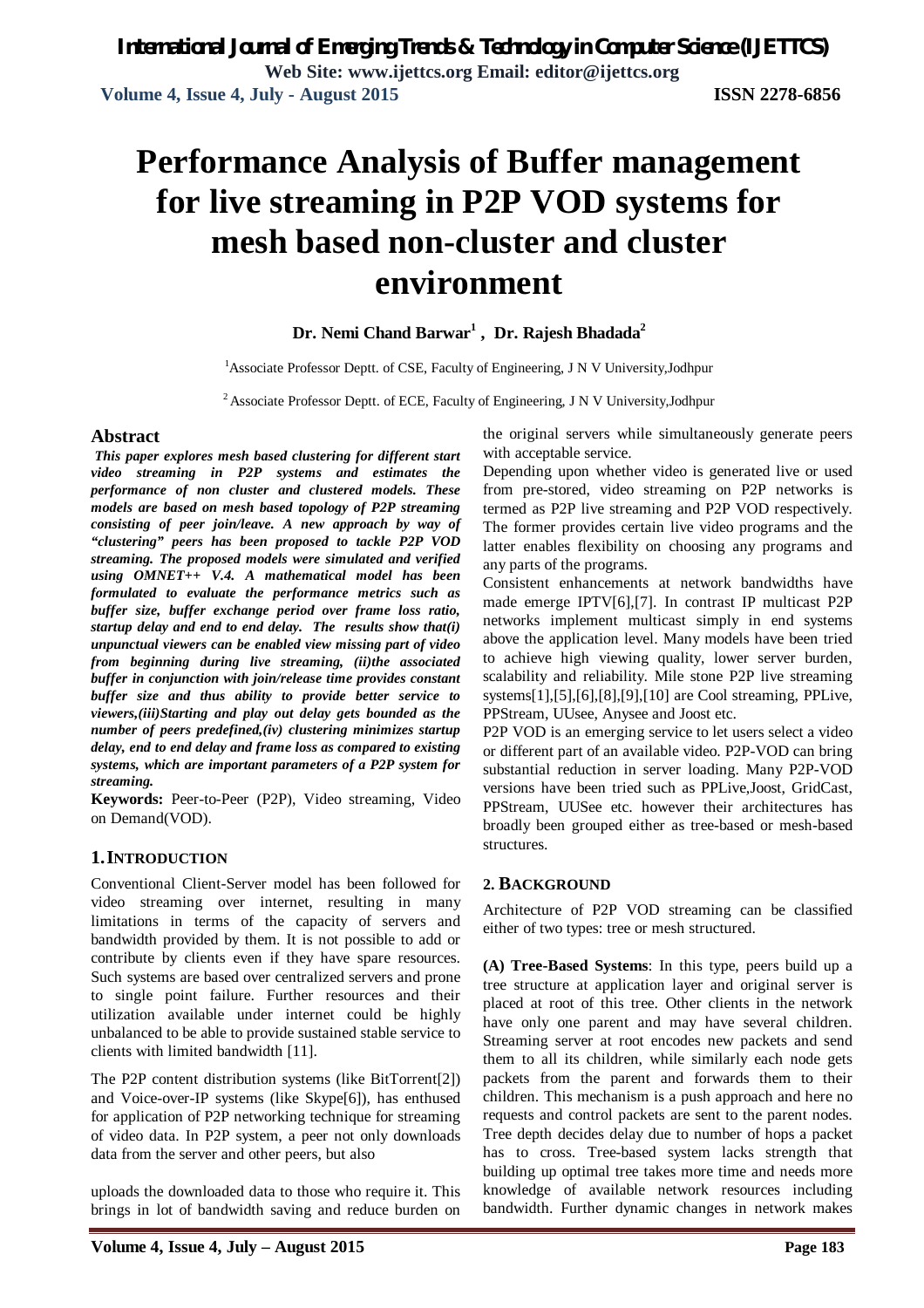# *International Journal of Emerging Trends & Technology in Computer Science (IJETTCS)*

**Web Site: www.ijettcs.org Email: editor@ijettcs.org** 

### **Volume 4, Issue 4, July - August 2015 ISSN 2278-6856**

task of maintenance complex and hence the reorganization process needs more time. Moreover, when clients offer small buffers or nodes move from the top of the tree (low playback delay) to the bottom (long playback delay), it may generate interruption at video playbacks.

**(B) Mesh-Based Systems**: Under heterogeneous networks, clients keep joining and leaving the network frequently, needing the tree to be repaired or reorganized very often. Under such condition, Mesh-based systems can better handle the networks and the unstable user behavior. Here a client keeps searching for possible sources in the network to download needed video segments. To choose right peers, a client has to know where the needed segments are stored. It can be done by the exchange of information between the clients called buffer maps (bit vectors which indicate the availability of segments). With help of bit vectors, one of the sources is selected and client can request the peer to send this segment. To organize these exchanges control traffic is generated as overhead. Generally the clients have option to download the same segment out of many peers, making Mesh-based systems more resistant against node failures.

H. Ketmaneechairat et al<sup>[9]</sup> have proposed a non clustered mesh based model for broadcasting in P2P system consisting of five stages. We have extended this model for video streaming by way of non clustering and clustered model for analyzing performance of P2P Systems.

### **3.Proposed Clustering**

The strategy of proposed cluster-based system architecture and design is described under following sections. Whenever a new peer join and download chunks from the peers under this model for different start video, a global tracker decides that which cluster and node will be best to join.

#### **3.1System Architecture**

In this approach, peers (nodes) shall be grouped according to their joining time or the chunks available with them. It will have a server, a global tracker (GT), super node (SN) or local tracker (LT), backup-node (BN) and normal nodes (NN, seed and leech). The server shall be a special node that provides all chunks of a live video for streaming. The global tracker maintains the list of all super nodes and known to all nodes. A super node maintains list of all nodes in a cluster and functions as a local tracker. All such super nodes are connected with the global tracker to perform function of synchronizing the lists of all nodes in the cluster. The SN, NN and BN will used for performance of downloading (leech) and uploading (seed) of chunks.



**Figure 1**: Proposed clustering of nodes for video streaming

#### **3.2 Cluster-Based System Design**

In this model the clustering implies node grouping in terms to their network proximity, where this proximity is determined by the joining time of each node and the availability of chunks. In this model, it has been assumed that there is no shortage of bandwidth at peer for upload/downloading of chunks and many users joins within a short interval.

Based on the non-cluster model for P2P video streaming[8],[9], the methods of peer exchange information, peer selection, buffer organization, segment scheduling are not changed but extended by a logical clustering mechanism. The clustering is realized by the separation of nodes, super nodes, backup-nodes and the introduction of local trackers.

The proposed model presumes to have logically a global section and local clusters. The global section comprise of (i) the original server (source of the video for stream) and (ii) a global tracker (known to all nodes in network). Each cluster formed will be comprised of a super node (SN), a local tracker (LT), a backup-node (BN) and normal nodes (NN). SN also does the task of the local tracker i.e. it acts as coordinator amongst nodes in respective cluster. The super node is the only node in the cluster who shall download from the server and other super nodes (of other clusters). The LT provides and maintain neighbor list within cluster. NNs within cluster can exchange chunks with own cluster nodes only and they are not known outside their cluster. Whenever SN leaves cluster, BN becomes the new super node. The BN also has to update and maintains list of all nodes in the cluster. Any NN can become the SN or BN. Selection of a node as SN or BN is explained under the next sections. This proposed cluster based system model will offer two major benefits-(i) the clusters being merely logical entities under control of different known neighbor lists and the resulting chunk exchange paths and (ii) it bring in 3 levels of chunk sources (server, super nodes, nodes) that enable a control over distribution of traffic and thus results in reduction in load of server and tracker (they are dedicated parts in system). Figure 1 exhibits cluster-based system model.

#### **3.3 Main System Processes**

Cluster based system need five main processes to make system function as under-

#### **(1) Process for Peer Join**

To ensure a new node join a video stream and participate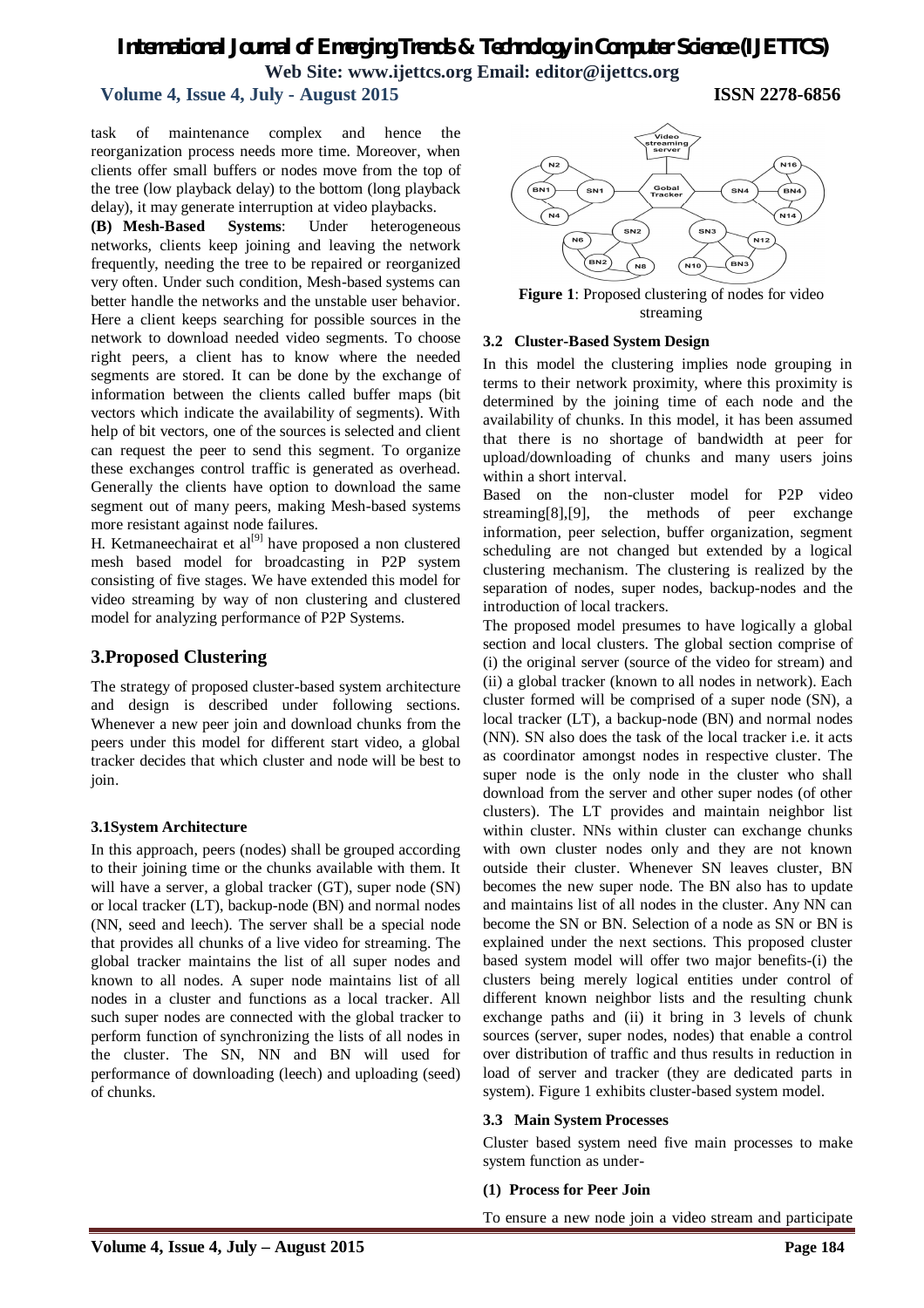### **Volume 4, Issue 4, July - August 2015 ISSN 2278-6856**

with neighbor peers (in the cluster), it has to first contact the GT for allotment of a cluster and its SN. As soon the new node approach GT with request to receive the first chunk, the GT contacts SN of each cluster to locate a node(s) in possession of the first available chunk. GT The cluster which offers maximum number of nodes containing the first chunk is selected by GT for allotment and provides the address of the related LT of SN to enable new node to register there.

Thereafter the new node contacts the allotted SN's LT, then LT returns a random list of neighbor peers in the same cluster. Now the new node sends the message to these neighboring peers to exchange buffer maps and finally select neighbor peer to download chunks.

#### **(2) Process for SN Selection**

Initially as and when the first node joins, the GT will make first node to be SN+LT of the first cluster, and limits the cluster size to *m* nodes. Whenever GT gets a joining message from a new node, it checks the cluster size to select appropriate cluster and also verify the member count of the cluster chosen, and if it is less than *m*, the address of SN of chosen cluster is sent to the joining node. In case count of the selected cluster is full (=*m*), a new cluster may be created by splitting a node that has first chunk available in the old cluster to be a SN for a new cluster by GT. If there is no cluster in the system, the first cluster is created and the first joining node will be a SN of the first cluster.

#### (**3) Process for BN Selection**

Any NN can be chosen as BN. Selected BN shall also keep a list of all peers in the cluster by frequent contact with SN. Whenever the SN leaves the cluster, the BN becomes the new SN. The BN out of NN can be chosen by any of three criteria as under-

- (a) Choose the node who has joined the cluster next after the first node (the  $2<sup>nd</sup>$  joining node) OR
- (b) Choose the node who has joined at the middle in the group (the  $\frac{m}{2}$ <sup>th</sup> node) OR
- (c) Choose the node that joined last in the group (the  $n<sup>th</sup>$ node)

The first criteria offers equal chance to all nodes to be a SN and BN, along with the disadvantage of frequent SN and BN selection. In comparison the second criteria results in not so often selection of SN and BN. The third criteria brings a new super node least often but may cause packet losses. The second criteria has been assumed for implementation in the simulation.

#### **(4) Download Process**

On joining of a new node in the cluster and its contact with the SN, the LT of SN passes a random list of peers from the same cluster and the new node can only download from these neighbor peers. The buffer at each node shall be having three sections: data buffer, buffer map and sliding window. The data buffer holds video frames, while the buffer map is bit vector representation of

the information of available segments on a node. Periodically all partner nodes exchange their buffer map with other partners. The peer decides which partner nodes to be used to get needed video chunks on the basis of buffer maps. In case needed chunk being available with more than one partners the peer will select the partners with minimum delay or maximum bandwidth. The sliding window is used for storing a number of displaying segments to maintain display continuity, while the starting delay of each node will be bounded. In the proposed model, a circular buffer has been assumed for buffer management.

#### (**5) Process for Node Leaving**

When a node leaves the cluster, the LT removes it from the list of peers. In case the leaving node happen to be a LT (and SN), then BN is updated as LT (and SN). Whenever the last node leaves the cluster, the cluster is deleted. The LT essentially updates the GT about leaving nodes to synchronize the list of SN there. This process tackles three types of nodes leaving differently as per leaving node being SN, BN or NN. When SN exits the cluster, it sends flooding message to all nodes. All nodes in the cluster respond and send keep-alive message to their SN and BN. The SN sends keep-alive messages to the GT. When BN exits, it sends the message to inform the super node. In case of exits by NN, it can be done any time without process.

### **4. MATHEMATICAL MODELLING**

In P2P environment of proposed model under investigation, there exist four types of delay: (i) startup delay  $T_{\text{STUPD}}$ : the time that the node has to wait for arrival of first frame in the buffer but not being displayed (ii) Playback delay $[T_{\text{PLAYBK}}]$ : the time that elapsed, which node waited to fill chunk in the buffer for smooth playback (iii) Joining delay  $T_{JON}$ : the time that the node spent to join late in the streaming depending upon server time (iv) Starting delay[ $T_{STRGDLY}$ ]: the total elapsed time in wait that user spends to show the first frame.Under this analysis, the starting delay and buffer size has been estimated as under-

#### **4.1 Starting Delay Estimation**

The  $T_{STUPD}$  depends upon the number of neighbors used for locating video selection for download. The two cases (i) only one available neighbor (ii) more than one neighbors have been considered for startup. The startup delay is directly dependent upon the network parameters i.e. bandwidth and delay [effect of processing delay and queuing delay has been neglected in calculations].

#### **(a) Only one neighbor case-**

 $T_{STUPD}$  = Propagation delay + Delay due to transmission

$$
T \equiv \sum_{i=1}^{n} Propagation\ Delay + \sum_{i=1}^{n} \frac{PackerSize}{Transmission Rate_i}
$$
 (1)

Where  $n$  is the number of links from the sender to the receiver.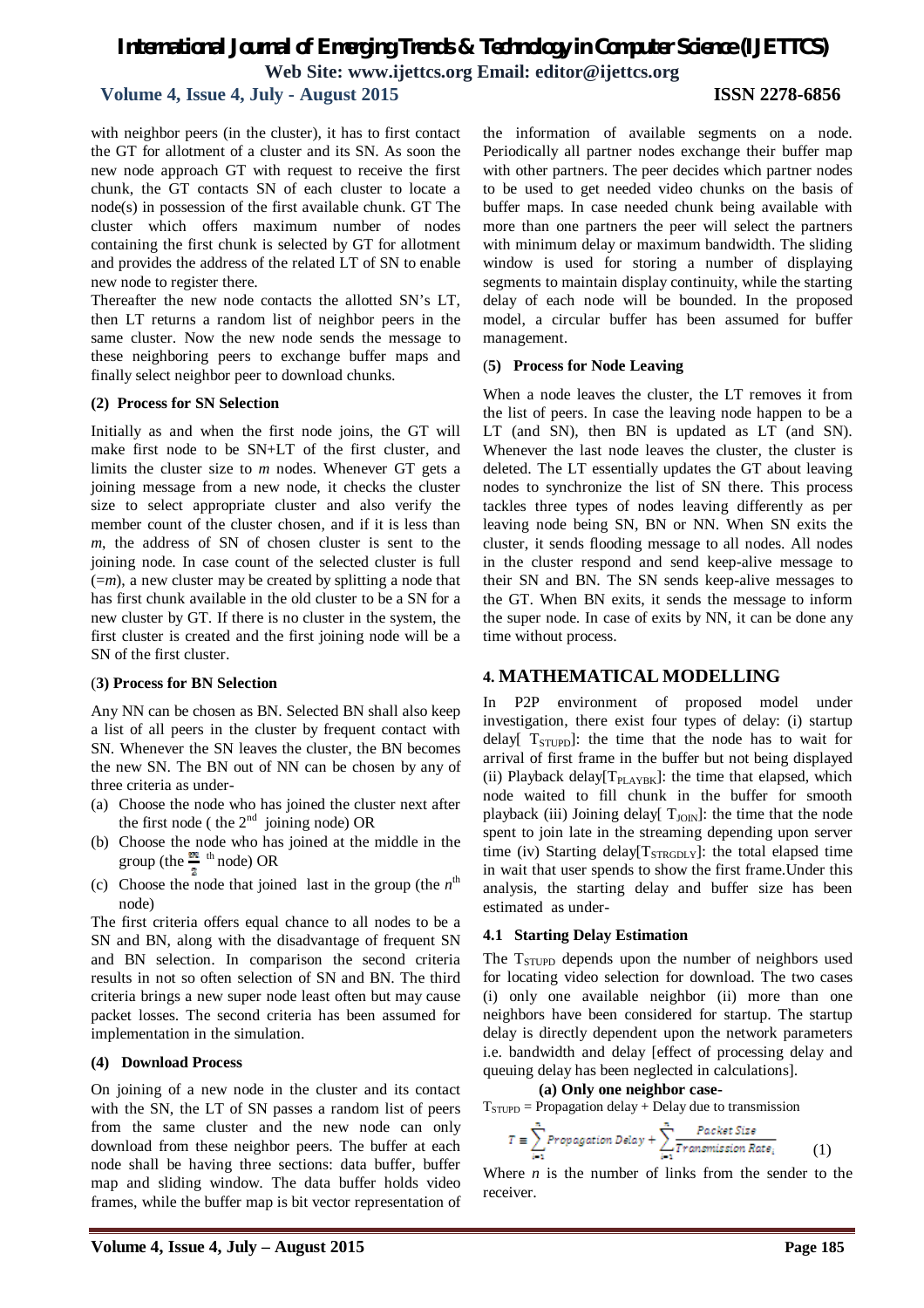# *International Journal of Emerging Trends & Technology in Computer Science (IJETTCS)*

**Web Site: www.ijettcs.org Email: editor@ijettcs.org** 

 **Volume 4, Issue 4, July - August 2015 ISSN 2278-6856**

#### **(b) More than one neighbors case-**

From Eq. (1) Delay =  $T_{\text{STUPD}}$ 

As, there are many neighbors, there may exist many paths. The neighbor that has the smallest delay will deliver first frame. Here  $p_i$  denotes symbolic path from the  $i^{th}$ neighbor. The time that is needed to download the first chunk depends on transmission delay and the propagation delay necessary for the sender to provide required packet, *m* is the total number of neighbors.

 $T_{STUPD}$  = Minimum amongst (Delay<sub>*p*1</sub>, Delay<sub>*p*2</sub>,...,Delay<sub>*pm*</sub>) or (2) = Min (Delay*pi*) : *i* = 1,2, 3,…,*m*

Starting Delay  $(T_{STRGDLY})$ : It depends upon join time, playback delay and startup delay. The starting delay is estimated thru Eq. (3).

 $T_{STRGDLY} = Max (T_{JON}, T_{PLAYBK}) + T_{STUPD}$  (3)

#### **4.2 Buffer Size Estimation**

An estimation of buffer size is needed at time of joining while also when releasing. While joining, the buffer size at each node will be different where while release, the buffer will have the same size at each node. It is more practical to measure size of buffer in time (seconds) in VOD systems as the wait time to display of video depends on the fill rate from peers.

The video stream viewing process depends upon joining delay. Consequently a peer joining late may not be able to view the whole stream. Such fraction of video stream length time is used to determine maximum threshold for the joining delay as QoS indicator. When a user is able to join before the fraction of video stream length time value, it is under mixed mode i.e. live-video streaming as well as video-on-demand. However when a user is able to join after the fraction time, such user will be able to view livevideo streaming only. A threshold value (*h*) as % of total display time is useful for this fraction time as it may be varied as system parameter to allow according to latest joining i.e. control parameter for system still in hybrid  $(live + VOD)$  mode.

The maximum number of chunks that receiver is able to receive in a unit time, is available buffer.

| I: Buffer Size = MAX $(T_{JON}, T_{PLAYBK})$ + Available Buffer           | (4) |
|---------------------------------------------------------------------------|-----|
| II: Buffer Size = MAX ( $T_{RELEASE}$ , $T_{PLAYBK}$ ) + Available Buffer | (5) |
| Available Buffer = Link Speed (bandwidth)/Fill Rate                       | (6) |

The release buffer denoted  $T_{RELEASE}$ , is the time to wait until buffer is released.

Buffer Size =  $T_{PIAYBK}$  + Available Buffer (7)

The buffer size estimation is calculated as following-

- (a) In case when the fraction of video stream length time is less than *h*, than buffer size will be computed as per in Eq. (4) and Eq. (5)
- (b) In case when the fraction of video stream length time is more than *h*, than buffer size will be computed as per Eq. (7).

Since, the available buffer is used to receive new frame, the playback buffer and release buffer are constant. The fill rate refers to the number of chunks send to buffer within one second.

### **5. SIMULATION SETUP**

To investigate the proposed clustered model, a setup was prepared to conduct simulations under clustered and non clustered scenarios using discrete event network simulator, OMNET++ version 4.1. INET frame work is a collection of network units containing models for internet protocols such as IP, TCP, UDP and data link layer which work in OMNET++. 'Oversim' is an open source frame work for implementation of P2P network in OMNET++, containing models for unstructured network (mesh network). A program in OMNET++ configured mesh based P2P media streaming as non-clustered and clustered model for this work.

#### **5.1Simulation Configuration**

Simulations have been configured with network sizes (varying between 25 to 500 nodes), peer churn and number of neighbors. For simulating valid video stream 'Star Wars IV' trace file was applied. Under different clustered and non-clustered configurations, simulations were programmed to run 5 times and average of all 5 run was taken as the peer's output for each scenario.

The simulation physical topology is generated using Georgia Tech Internet Topology Model (GT-ITM) tools for OMNET++ V.4 with 28 AS(backbone routers) and 28 access routers per AS in top down mode.

A peer selects a router randomly and connects to it by a random physical link. Each peer selects number of neighbors as per the configuration of experiment. Neighbors exchange buffer maps, each window of interest includes segments, each one of 1 second. Video file is divided into chunks. In this simulation it has been assumed that size of each chunk is equal to one second of player length.

#### **5.2 Measured Parameters**

To investigate performance of proposed model of P2P video streaming for mesh type non cluster model as well as clustered model have been carried out via simulations. Following network performance parameters were measured and analyzed.

- 1.**Frame loss ratio:** The ratio of the dropped frames with respect to total video frames transmission (% of frame loss in total).
- 2.**Startup delay:** time interval between a peer decides to connect to a video session in mesh and begin its playback.
- 3.**End to end delay:** The time elapsed between the video frame originated from the source server and that video frame reaches at the client peer.
- *4.***Buffer map exchange period:** The time taken by peers to exchange their buffer maps to enable the other peers aware of the data availability in the neighborhood.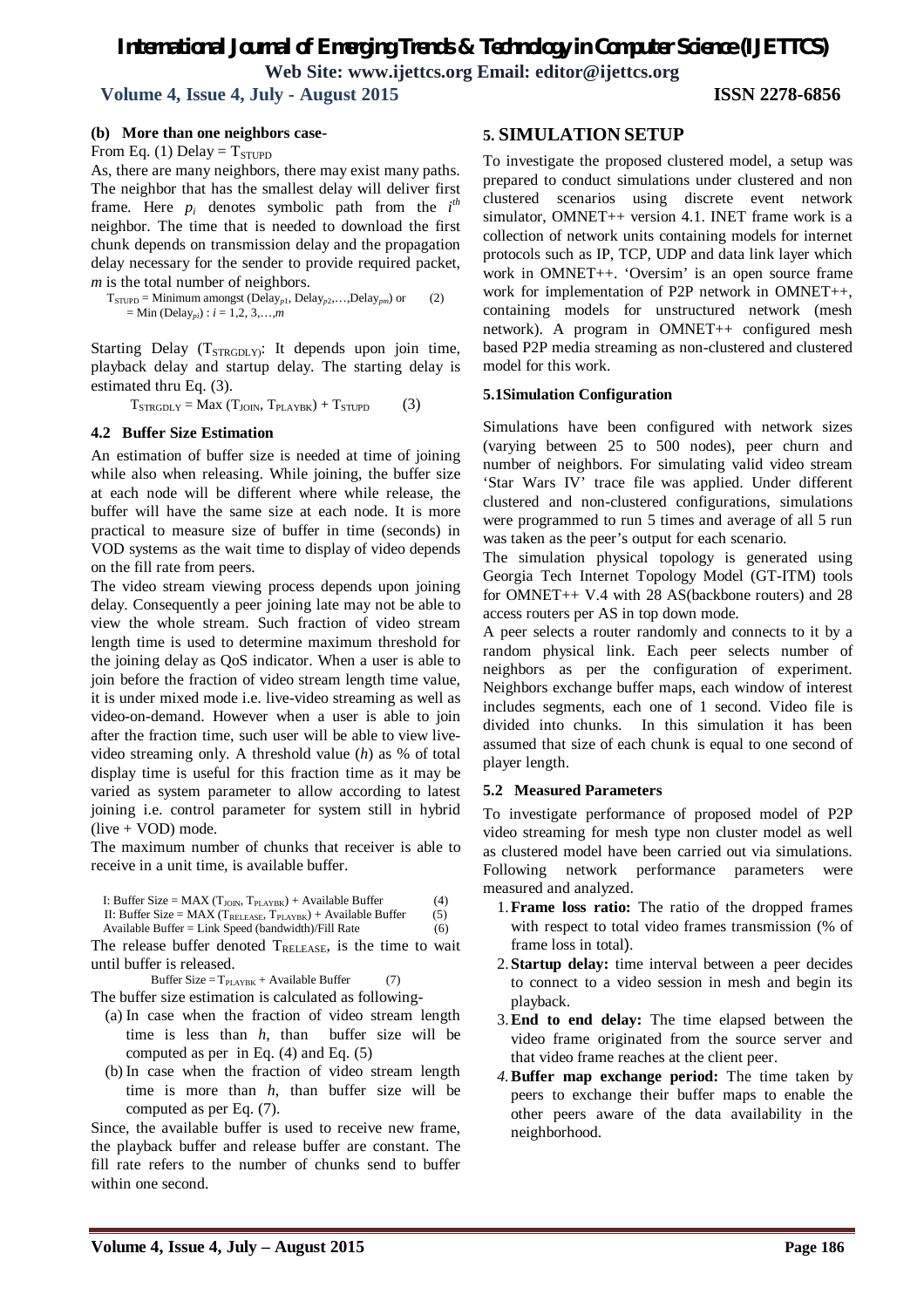**Volume 4, Issue 4, July - August 2015 ISSN 2278-6856**

### **6. PERFORMANCE ANALYSIS**

To measure and assess the impact of peer side buffer, buffer map exchange period over frame loss ratio, startup delay and end to end delay, the simulator was run under mesh based non cluster model by varying the number of peers with the observed parameters.

#### **6.2 Network Performance of Non Cluster Model**

Figure 2 depicts that varying the time period of buffer at peer side decrease the frame loss ratio and consequently yields better quality of received video to viewers. However, with growth in number of peers, the frame loss tends to increase.



**Figure 2**: Impact of peer side buffer over frame loss (Non Cluster)

Figure 3 depicts that startup delay is constant irrespective of the increase of buffer time thus performance remains unchanged. However it is also observed that with increase in number of peers (25 to 200) initially startup delay increase but when network further increases (peers 300- 500) it decrease.



**Figure 3:** Impact of peer side buffer over startup delay

Figure 4 depicts that there is negligible impact on end-toend delay by increasing the peer side buffer however due to increase in number of peers the end-to-end delay increase for this model.



**Figure 4:** Impact of peer side buffer over end to end delay

Figure 5 shows that shorter period of buffer map exchange results in lower frame loss however increased buffer map exchange period tends to enhance frame losses.



**Figure 5**: Impact of buffer map exchange period over frame loss (Non Cluster)

Graph at figure 6 shows that similar startup delay is maintained though network size changes. However startup delays exhibit rising tendency with increase in buffer map exchange period.



**Figure 6**: Impact of buffer map exchange over startup delay (Non Cluster)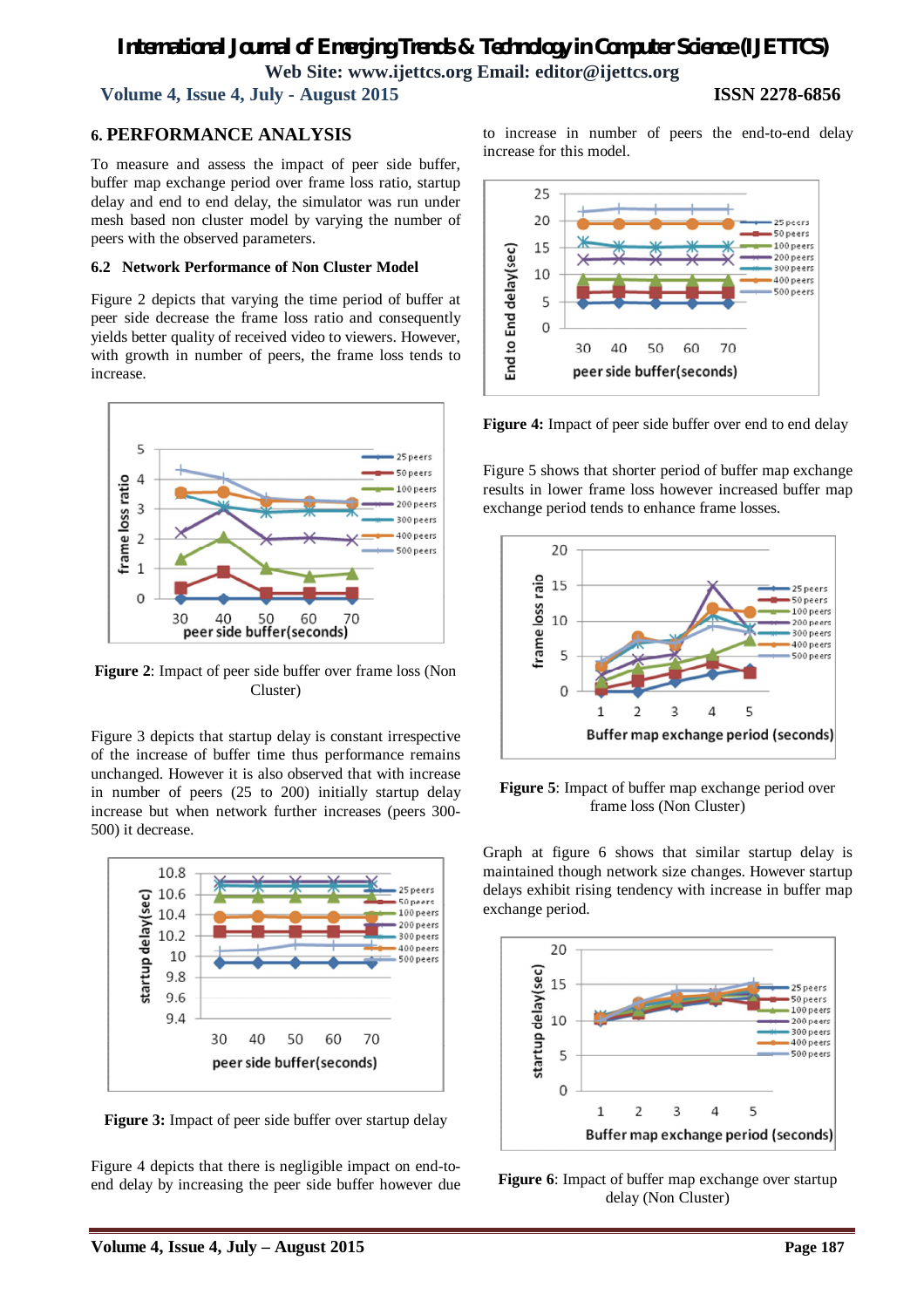### **Volume 4, Issue 4, July - August 2015 ISSN 2278-6856**

Graph at figure 7 illustrate that end-to-end delay can be minimized with lesser period of buffer map exchange for better delivery of video. Further end-to-end delay appeared increase with growth in network size.



**Figure 7**: Impact of buffer map exchange over end to end delay (Non Cluster)

### **6.3 Network Performance of Cluster Model**

To investigate the impact of peer side buffer, buffer map exchange period over frame loss ratio, startup delay and end to end delay under mesh based cluster model the simulator was performed by varying cluster sizes (fixed 300 numbers of peers) with the observed parameters.

Figure 8 depicts that increasing the time period of buffer results in decrease of the frame loss ratio. It is also seen that increasing number of clusters does not significantly degrade frame loss ratio.



**Figure 8**: Impact of peer side buffer over frame loss(Cluster Model)

Figure 9 depicts that startup delay tends to decrease with increased cluster sizes. However startup delay is reduces for increase in size of cluster.



**Figure 9**: Impact of peer side buffer over startup delay (Cluster Model)

Figure 10 that there is reduction in end to end delay by increasing the peer side buffer which is more prominent initially and goes flat later. However it is nearly same for changes in cluster size from 2 to 16.



**Figure 10**: Impact of peer side buffer over end to end delay (Cluster Model)

Figure 11 that lower is the period of buffer map exchange better is performance on frame loss. However frame loss is also marginally lower only for largest (16) cluster size, but almost similar for other lower cluster sizes.



**Figure 11**: Impact of buffer map exchange period over frame loss (Cluster Model)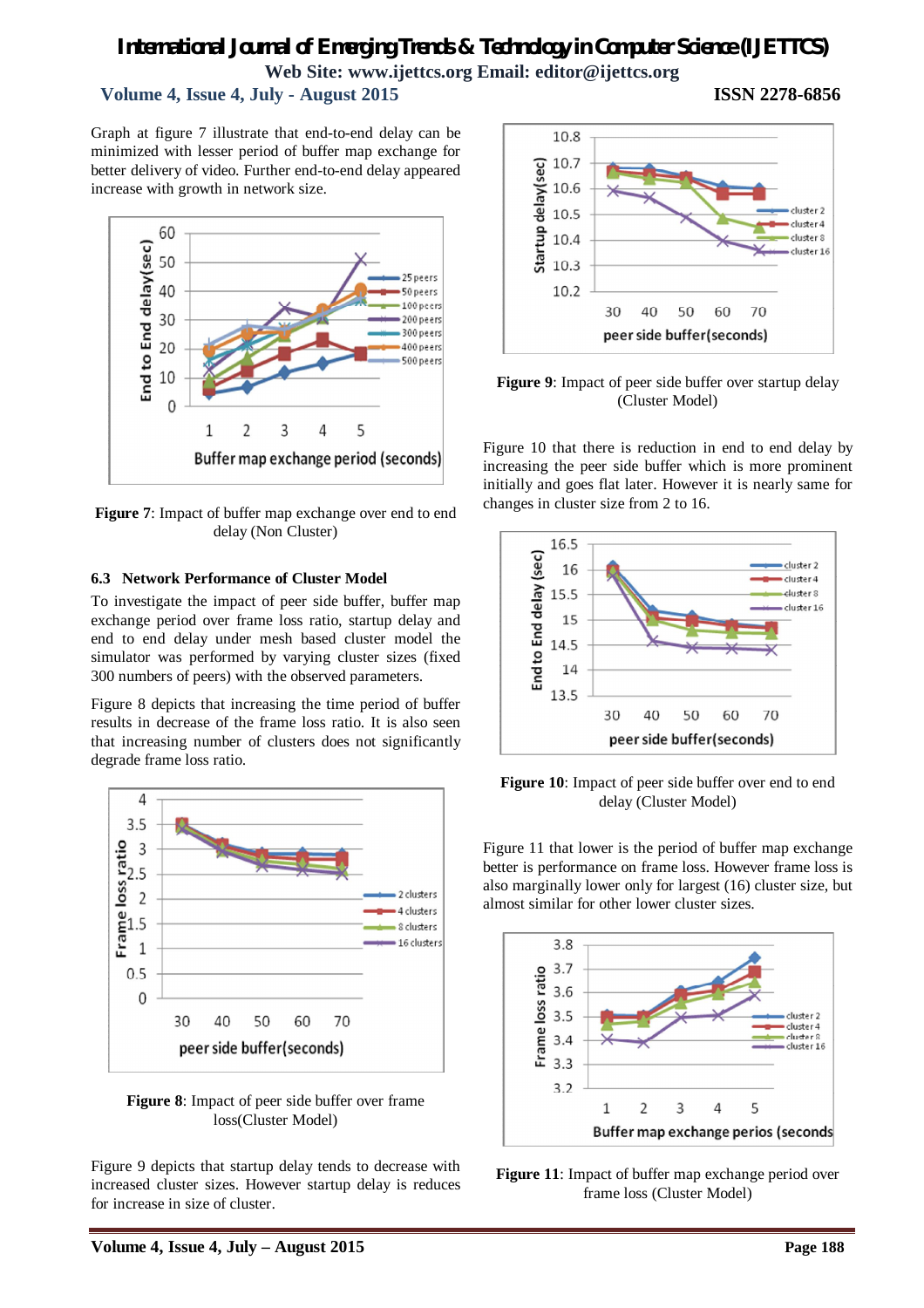## **Volume 4, Issue 4, July - August 2015 ISSN 2278-6856**

Graph at figure 12 that startup delay is maintained similar even with increase of cluster size and it tends to increase with increased buffer map exchange period.





Graph at figure 13 that end-to-end delay can be minimized with lower period of buffer map exchange as well as increase in size of cluster for better delivery of video.



**Figure 13**: Impact of buffer map exchange period over end to end delay (Cluster Model)

### **7. CONCLUSION**

This paper proposed a novel technique of clustering of peers in mesh based live video streaming for P2P VOD system. On the basis simulations under test setup following are extracted-

- i) that buffer size at peer side improves significantly in both model but can be better managed due to creation of clusters in proposed cluster model. The impact of buffer in cases of clusters outperforms to reduce frame losses which cause less distortion in video quality.
- ii)proposed cluster model outperform the non-cluster that the startup delay is minimized due to consideration of time bound limits of release buffer and playback buffers which bounds the startup delay almost constant in proposed model.
- iii) that proposed cluster model minimizes delay due to formation of clusters which yields improvement in overall delay and consequently can provide prompt service to users increasing performance of VOD system (QoS becomes better).
- iv) that both models perform better when the buffer map change period are shorter (1 second) but creates additional traffic by which frame loss, end to end delay increase. However to some extent it gets reduced in cluster model due to clustering of peers i.e. division of work.
- v)It is also concluded that in non clustered model only one tracker manages all the activities performed by peers, where as clustered model is able to structure a hierarchy of trackers added, by which results improved a lot in management of peer churns.
- vi) Further it is also inferred that the proposed model is able to provide late viewers (who joins late the live video) the video from starting and missing parts (of video), implies that it suits both live as well as stored streaming from users point of view, therefore it is serves functionally hybrid and most useful.

### **REFERENCES**

- [1] Xinyan Zang, Jiangchuan Liu, BO Li and Tak-Shing Peter Yem "Cool Streaming/ DONet: A Data-driven Overlay Network for Peer-to-Peer Live media Streaming", IEEE 2005.
- [2] Shahzad Ali, Anket Mathur and Hui Zhang, "Measurement of Commercial Peer-to-Peer Live Video Streaming" 2006.
- [3] Xiaojun Hei, Chao Liang, Jian Liang,Yong Liu and Keith W. Ross, "A Measurement Study of a Large-Scale P2P IPTV System", IEEE Transactions on Multimedia, Vol. 9, No. 8, Dec 2007.
- [4] Nazanin Magharei, Reza Rejaie and Yang Guo, "Mesh or Tree: A Comparative Study of Live P2P Streaming Approaches" Proc. of the IEEE International Conference on Computer Communications (InfoCom07), pp 1424-1432, 2007.
- [5] Le Chang, "Video-on-Demand streaming on Peer-topeer Networks", Proc. International conference on Communications and Networking, IEEE 2007.
- [6] A. Sentinelli, G. Marfia, M. Gerla, and L. Kleinrock, "Will IPTV ride the peer-to-peer stream?", in Proc. IEEE Communications Magazine, vol. 45, no. 6, pp. 86-92, Jun. 2007.
- [7] Y. Huang, T. Z. J. Fu, John C. S. Lui, and C. Huang, "Challenges, Design and Analysis of a Large-scale P2P-VoD System", in Proc. ACM SIGCOMM'08 conference on Data communication, pp. 375-388, Aug. 17-22, 2008.
- [8] C. WU and B. LI, "Exploring Large-Scale Peer-to-Peer Live Streaming Topologies", in Proc. ACM Transaction on Multimedia Computing, Communications, and Applications, vol. 4, no. 3, pp. 19-23, pp. 1-25, Aug. 2008.